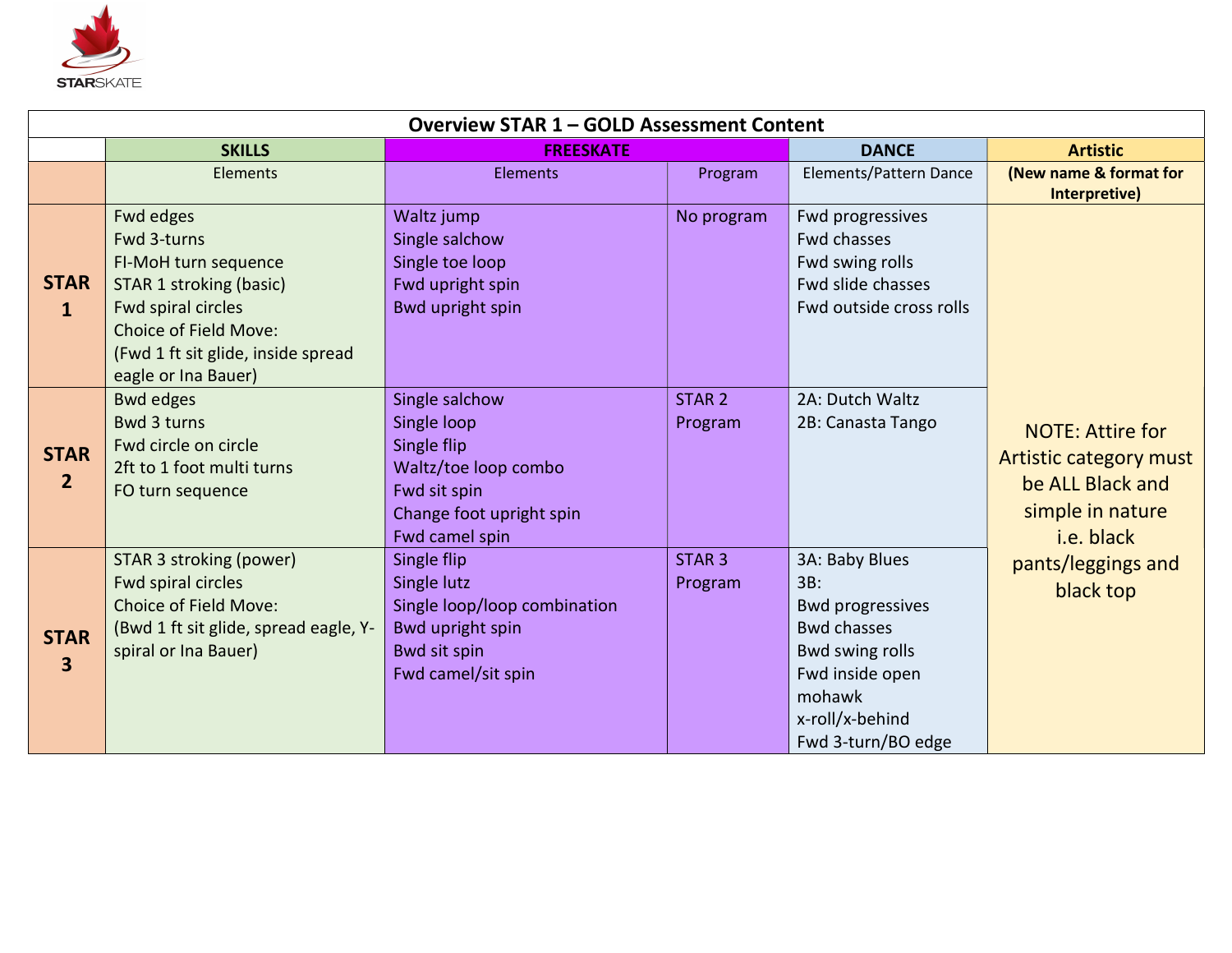

| <b>Overview STAR 1 - GOLD Assessment Content</b> |                                                                                                                                                                                                |                                                                                                                                                                                                                           |                                                                        |                                                                                                                                                                                                                                       |                                                                                                                                                                                              |  |
|--------------------------------------------------|------------------------------------------------------------------------------------------------------------------------------------------------------------------------------------------------|---------------------------------------------------------------------------------------------------------------------------------------------------------------------------------------------------------------------------|------------------------------------------------------------------------|---------------------------------------------------------------------------------------------------------------------------------------------------------------------------------------------------------------------------------------|----------------------------------------------------------------------------------------------------------------------------------------------------------------------------------------------|--|
|                                                  | <b>SKILLS</b>                                                                                                                                                                                  | <b>FREESKATE</b>                                                                                                                                                                                                          |                                                                        | <b>DANCE</b>                                                                                                                                                                                                                          | <b>Artistic</b>                                                                                                                                                                              |  |
|                                                  | <b>Elements</b>                                                                                                                                                                                | <b>Elements</b>                                                                                                                                                                                                           | Program                                                                | Elements/Pattern Dance                                                                                                                                                                                                                | (New name & format for<br>Interpretive)                                                                                                                                                      |  |
| <b>STAR</b><br>$\overline{4}$                    | <b>Fwd brackets</b><br><b>Bwd brackets</b><br>Fwd double threes<br>Bwd circle on circle<br>Fwd change of edge                                                                                  | Single lutz jump<br>Single axel<br>Single flip/toe loop combo<br>Single loop/loop combo<br><b>Bwd camel spin</b><br>Change foot sit spin<br>Flying camel or sit spin<br>Fwd combination spin (change of<br>foot optional) | STAR <sub>4</sub><br>Program<br>*MUST<br>attempt axel                  | 4A: Swing Dance<br>4B: Fiesta Tango                                                                                                                                                                                                   |                                                                                                                                                                                              |  |
| <b>STAR</b><br>5                                 | STAR 5 Stroking 1<br>(quick edges)<br><b>STAR 5 Stroking 2</b><br>(bwd slalom)<br><b>Spiral Sequence</b>                                                                                       | Single axel<br>Any double jump (2S - 2Lz)<br>Single lutz/Toe Loop combo<br>Spin in 1 position with any<br>variation<br>Sit or camel spin (entry optional)<br>Combination spin (change of foot<br>optional)                | STAR <sub>5</sub><br>Program<br>*MUST land<br>axel at $<$ or<br>better | 5A: Willow Waltz<br>5B:<br>LFO open Mohawk<br>Double knee bend<br>Fwd progressive/swing<br>roll<br>Bwd progressive/swing<br>roll<br>Tenfox progressive<br>LFO x-behind chasse<br><b>Bwd rolls</b><br>Fwd x-roll/3-turn<br>Fwd x-rolls | <b>Program Length: 2:00</b><br>(max.)<br><b>Choreographic Step</b><br>Sequence<br><b>Field Movement</b><br>Sequence<br><b>Choreographic Spin</b><br>**Pre-Requisite:<br><b>STAR 4 Skills</b> |  |
| <b>STAR</b><br>$6\phantom{1}$                    | <b>Backward Double Threes</b><br><b>Forward Rockers</b><br><b>Backward Rockers</b><br><b>Forward Counters</b><br><b>Backward Counters</b><br>STAR 6 Stroking - Forward Change<br><b>Threes</b> | $Axel + C$<br>2 Different Double Jumps<br>Sit or Camel Spin (1 feature)<br>Layback or Crossfoot Spin<br><b>Change Combination Spin</b>                                                                                    | STAR <sub>6</sub><br>Program                                           | 6A: Ten Fox<br>6B: European Waltz<br>6C: Fourteenstep                                                                                                                                                                                 |                                                                                                                                                                                              |  |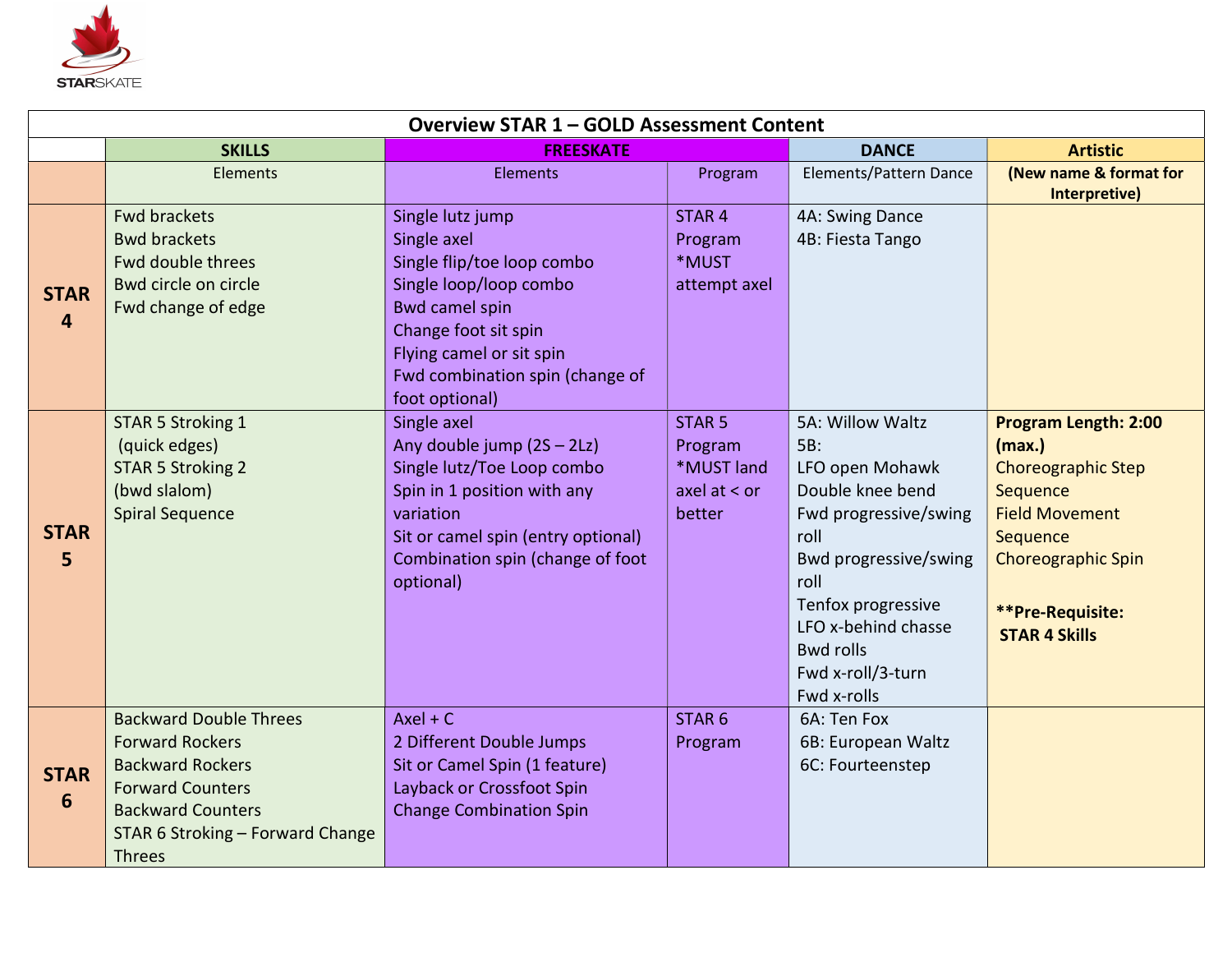

| <b>Overview STAR 1 - GOLD Assessment Content</b> |                                                                                                                                                                                                                                      |                                                                                                                                                                                                                    |                              |                                                             |                                                                                                                                                 |  |
|--------------------------------------------------|--------------------------------------------------------------------------------------------------------------------------------------------------------------------------------------------------------------------------------------|--------------------------------------------------------------------------------------------------------------------------------------------------------------------------------------------------------------------|------------------------------|-------------------------------------------------------------|-------------------------------------------------------------------------------------------------------------------------------------------------|--|
|                                                  | <b>SKILLS</b>                                                                                                                                                                                                                        | <b>FREESKATE</b>                                                                                                                                                                                                   |                              | <b>DANCE</b>                                                | <b>Artistic</b>                                                                                                                                 |  |
|                                                  | <b>Elements</b>                                                                                                                                                                                                                      | <b>Elements</b>                                                                                                                                                                                                    | Program                      | Elements/Pattern Dance                                      | (New name & format for<br>Interpretive)                                                                                                         |  |
| <b>STAR</b><br>$\overline{7}$                    | <b>Forward Loops</b><br><b>Backward Loops</b><br><b>Forward Inside Choctaws</b><br><b>Backward Outside Choctaws</b><br>Twizzles<br><b>STAR 7 Stroking - Backward</b><br><b>Change Threes</b>                                         | 3 Different Double Jumps<br>Jump in Combination (1+2, 2+1,<br>$2+2)$<br><b>Flying Camel or Sit Spin</b><br>Sit or Camel Spin (1 feature)<br><b>Change Combination Spin</b>                                         | STAR <sub>7</sub><br>Program | 7A: Foxtrot<br>7B: Tango<br>7C: American Waltz              | <b>Program Length: 2:00</b><br>(max)<br><b>Choreographic Step</b><br>Sequence<br><b>Field Movement</b><br>Sequence<br><b>Choreographic Spin</b> |  |
| <b>STAR</b><br>8                                 | Forward Rocker-Three Sequence<br><b>Backward Rocker- Three Sequence</b><br><b>Forward Counter-Bracket</b><br>Sequence<br><b>Backward Counter-Bracket</b><br>Sequence<br>2 Field Moves (different)<br>STAR 8 Stroking - Rolling Edges | 4 Different Double Jumps<br>Jump Combination (2+1, 2+2)<br>Sit or Camel Spin (2 features)<br><b>Flying Change Combination Spin</b><br>Spin in One Position (different<br>from Camel or $Si$ t - 2 features)        | STAR <sub>8</sub><br>Program | 8A: Kilian<br>8B: Rocker Foxtrot<br>8C: Starlight Waltz     |                                                                                                                                                 |  |
| <b>STAR</b><br>9                                 | Forward Loop Change Loop<br>Backward Loop Change Loop<br>360 Degree Spiral Challenge<br>STAR 9 Stroking 1 - Rockers<br>STAR 9 Stroking 2 - Choctaws                                                                                  | Single Axel<br>Double Jump #1<br>Jump Combination (2+2, must be<br>different, may not repeat solo<br>jump)<br>3 Different Spins of Any Nature<br>(may not be USp, CUSp, or FUSp)<br><b>Change Combination Spin</b> | STAR <sub>9</sub><br>Program | 9A: Paso Doble<br>9B: Blues<br>9C: Silver Samba             | <b>Program Length: 2:00</b><br>(max)<br><b>Choreographic Step</b><br>Sequence<br><b>Field Movement</b><br>Sequence<br><b>Choreographic Spin</b> |  |
| <b>STAR</b><br>10                                | <b>One-Foot Turn Sequence</b><br>360 Degree Field Move Challenge<br><b>Step Sequence</b><br><b>STAR 10 Stroking - Counters</b>                                                                                                       | 1A or 2A<br>Double/double + C<br>Double/double + S<br>Double jump (no double jump may<br>be repeated)<br>4 Spins of different nature                                                                               | <b>STAR 10</b><br>Program    | 10A: Cha Cha<br>10B: Westminster<br>Waltz<br>10C: Quickstep |                                                                                                                                                 |  |